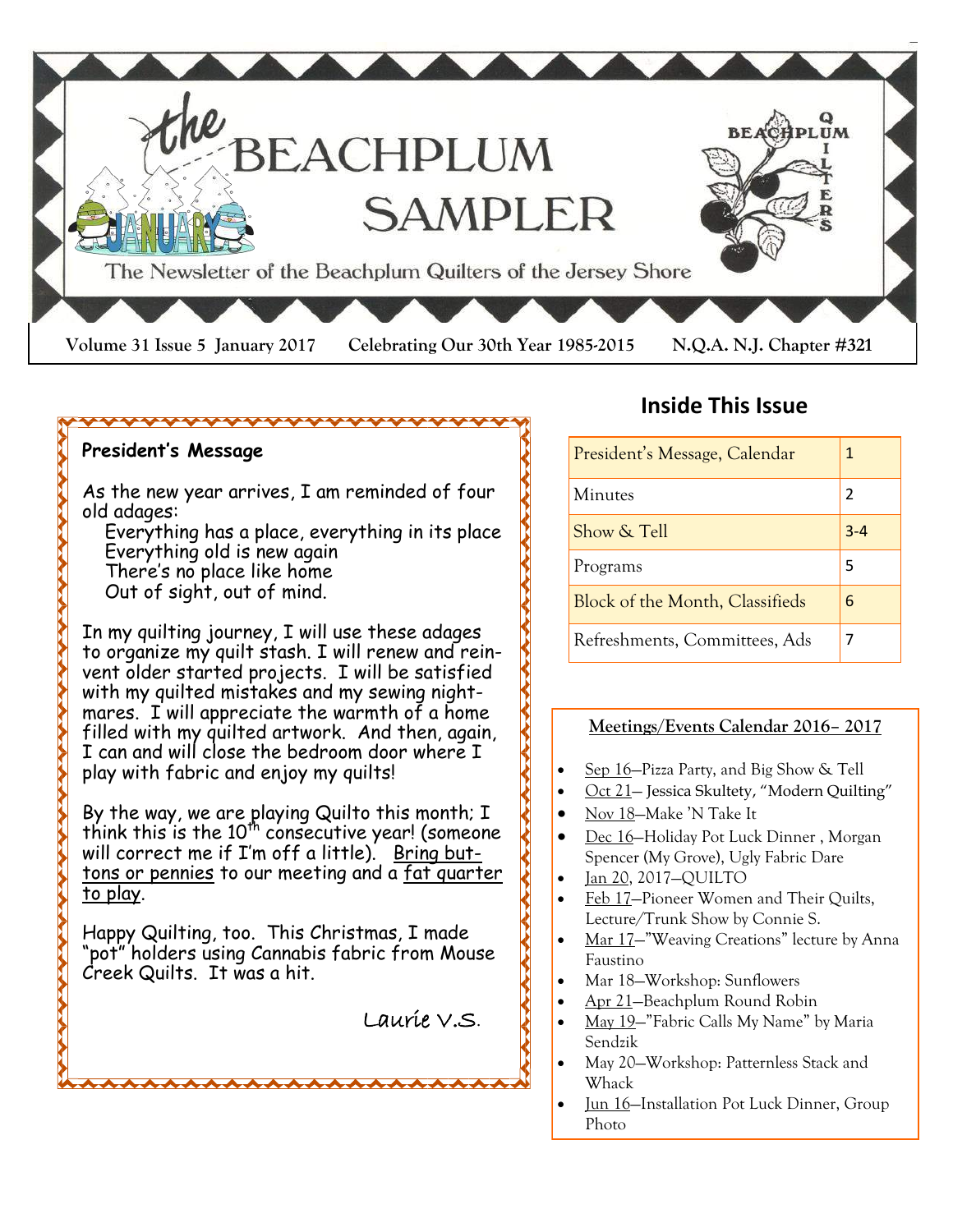### **Minutes of December 16, 2016 Meeting**  .

Meeting called to order at 6:30 pm by President, Laurie S.

Welcome given to all members. Members shared in Potluck Supper and then meeting took place.

**Quilt Block Attendance Card** – Florida Star described.

Motion made to approve the November minutes by Lorraine H. Seconded by Donna S. Passed.

**Treasurer's Report** – Beginning balance - \$14,625.00. Receipts - \$38.00. Expenses – \$332.27. Ending balance - \$14,330.73. Motion to accept by Mary P. Seconded by Linda F. Passed.

**Raffle Quilt –** Bee meeting scheduled for December had to be postponed and will now be held Saturday, January  $7<sup>th</sup>$ . Applique will be worked on. Paper piecing will be demonstrated at February 4th bee meeting.

**Charity Quilts –** Will be accepted by Jackie P. tonight.

**Guest Speaker** – Spencer Morgan from My Grove discussed how to use the website and its benefits. It is a free service. If you prefer not to receive emails, your name can be removed from list. It is an easy way to share information within the guild. You can also see what other guilds are doing.

**Door Prizes** – Won by Liz H., Barbara E, Genny V.

**Block of the Month** – Seven (7) blocks exhibited for December. January's theme is "Let it Snow".

**Show and Tell –** Many beautiful quilts and projects were exhibited by our talented members.

**Programs –** This month's program is Ugly Fabric Dare. Bring your completed project to the February meeting. Anna Faustino will present in March – Sunflowers. Plans for bus trip to Lancaster are still in the works.

**Old Business** – none.

**New Business** – none.

Members cut and swapped fabrics for their Ugly Fabric Dare.

Meeting adjourned at 8:45 pm.

### I'm just a few yards of fabric Respectfully submitted by away from being featured on Kim Gan episode of I decided that today I would rather cook a meal than sew. "Hoarders." Just kidding, the delivery guy just left. facebook.com/ QuiltingSewingCreating cards somee ROTTENCOAPDS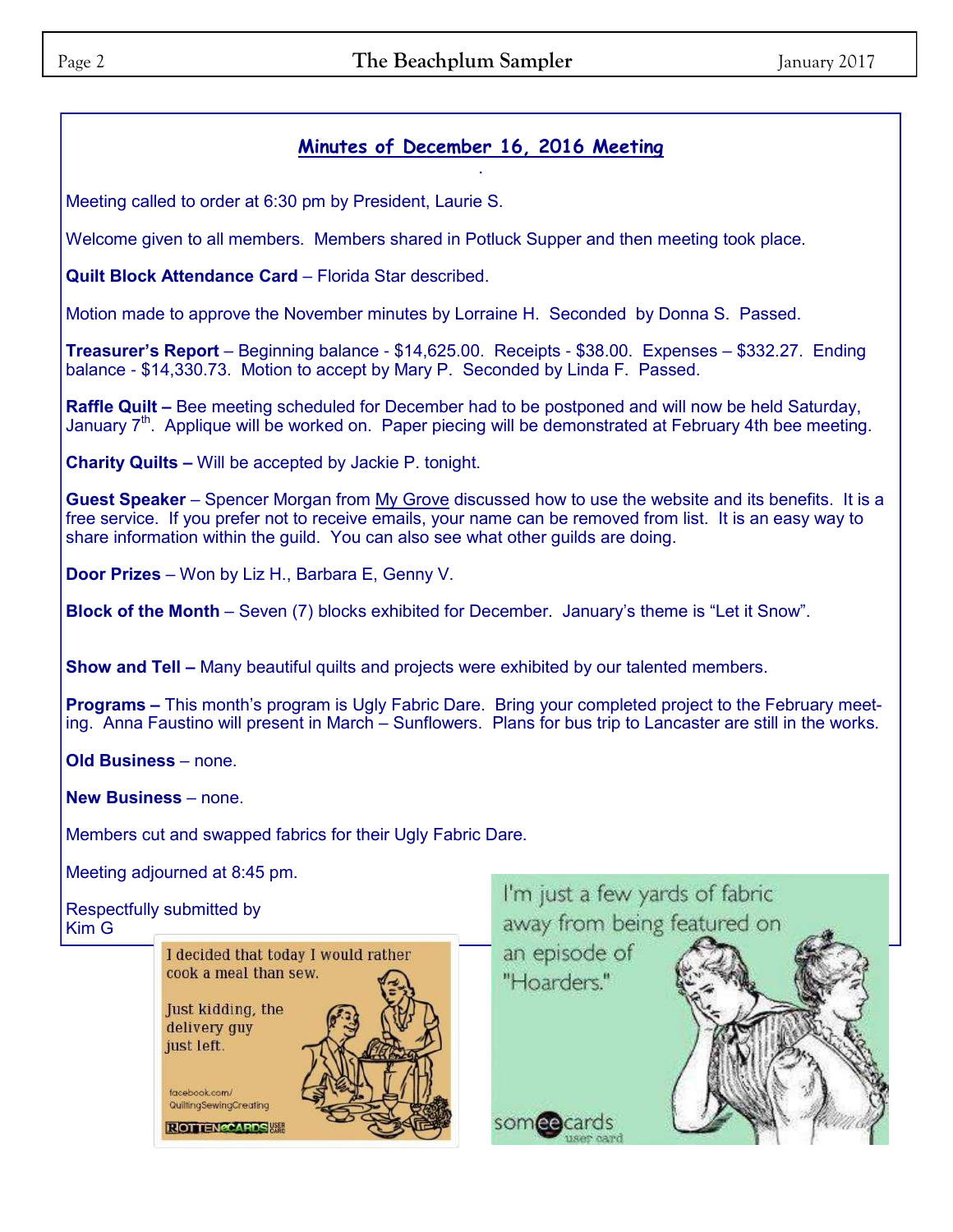## Page 3 **The Beachplum Sampler** January 2017

# Show & Tell December 2016

- Jane S—Christmas wall hanging, panel and additions; winter quilt made from charity quilt pattern
- Mary P—Quilt sewn by five-year-old grandson
- Chris L—Lap quilt
- Sophie K—Charity quilt; Leah Day Block of the Month
- Ann B—Reindeer ornaments; fabric box
- Jeannette M—Fifteen minute table runner; starfish washcloth
- Marcia G—Doll quilt; Christmas wall hanging
- Linda F—Vintage compass
- Kristin A—Table runner; HST quilt; wholecloth quilt
- Janet P—Charity quilt
- Sue S—Quilted bag
- Kathleen C—Table runner
- Dixie M—Edyth Sitar pattern

There is no **OUILTERS ANONYMOUS Because no one** wants to quit





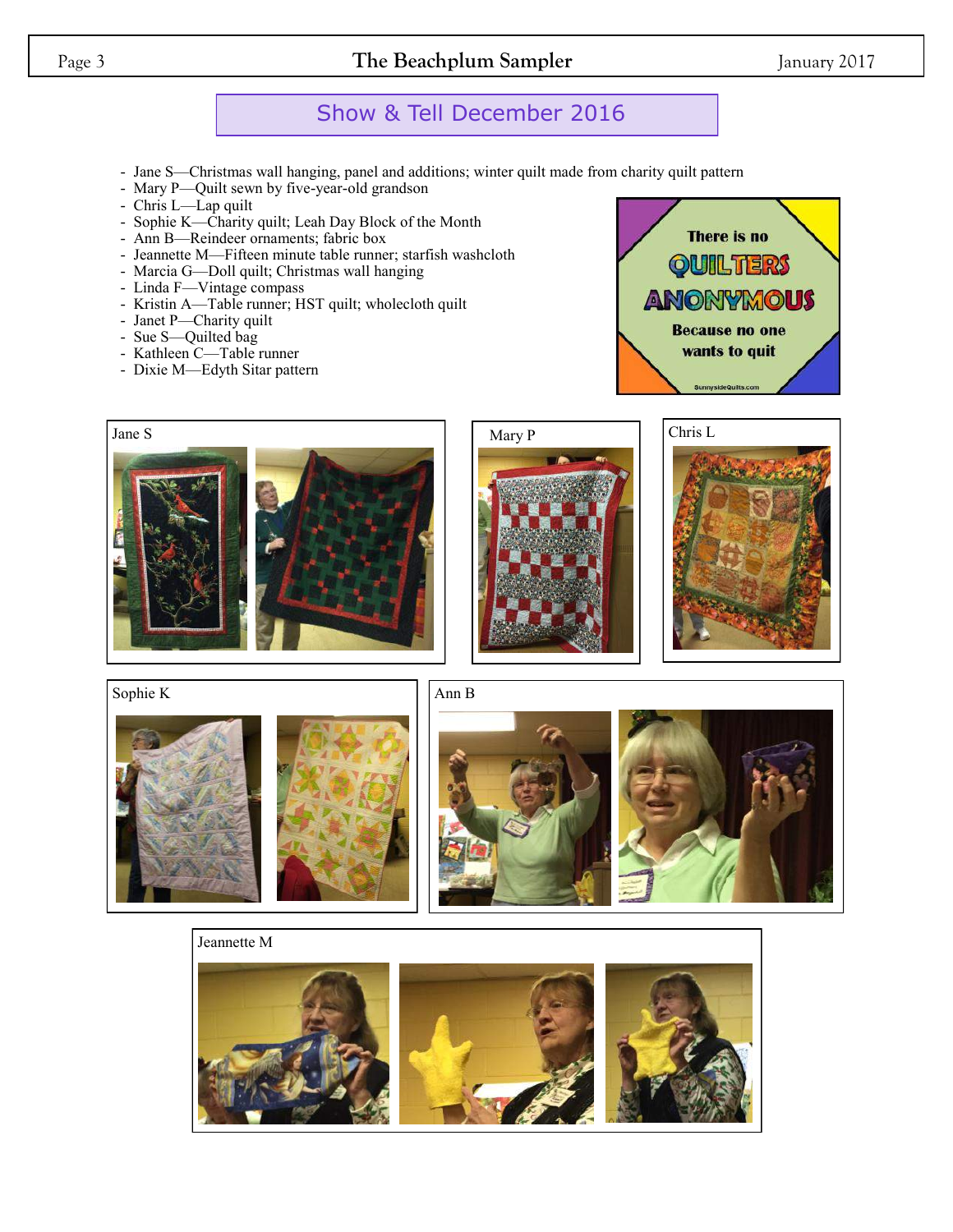Page 4 **The Beachplum Sampler** January 2017

# Show & Tell December 2016 (cont.)











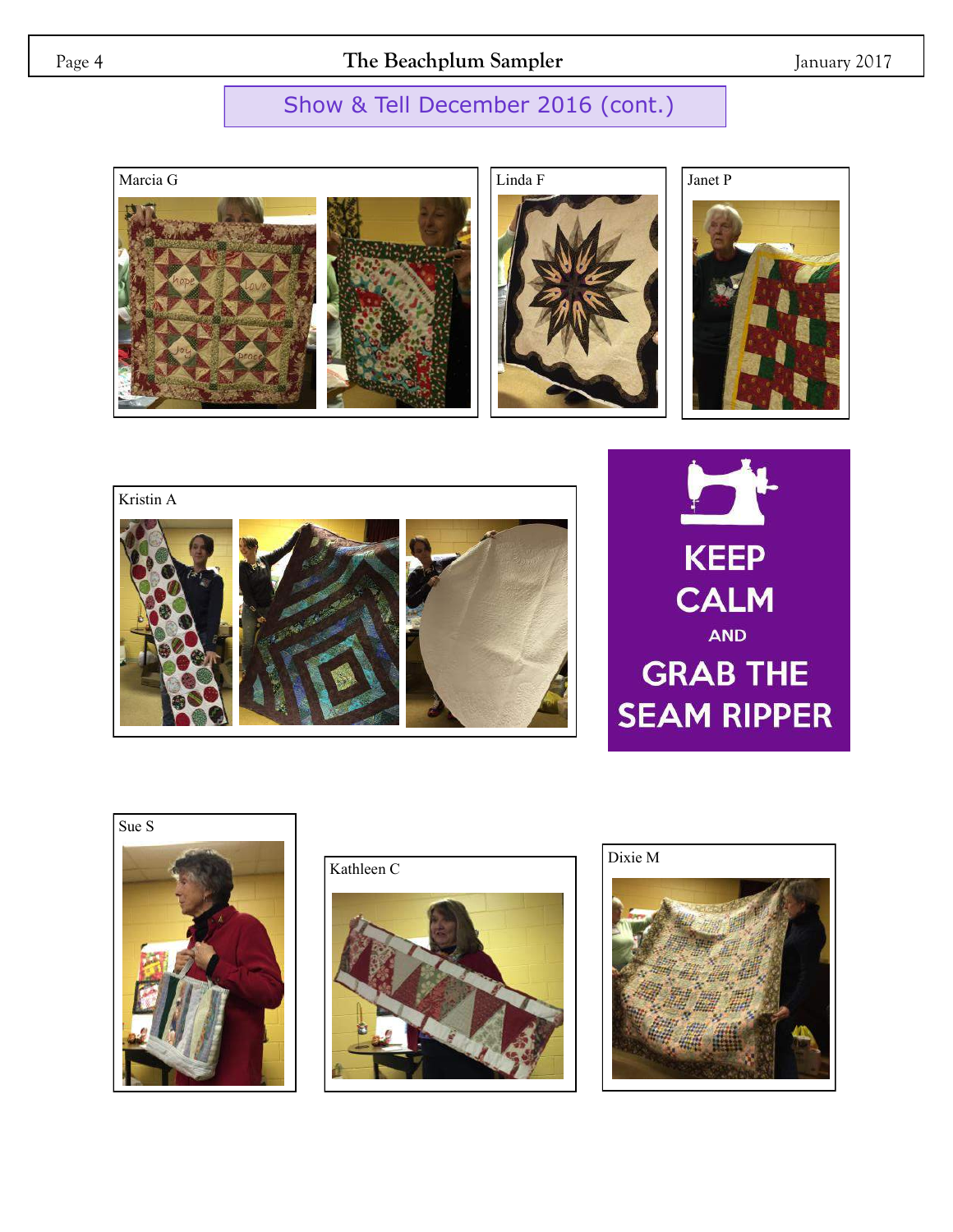# *Programs*

I hope you all had a Blessed Christmas and a very Happy New Year. We had our Ugly Fabric Dare in December and a number of members requested that we repeat it again next year. The suggestion was made to have one large group circle, rather than individual tables, in order to have a larger variety of fabrics. You can use all of some of your acquired fabrics plus one more of your choice. You can do a mini quilt, hat, bag, pot holders, etc. **Be really creative**! Remember there will be 1<sup>st</sup>, 2<sup>nd</sup> and 3<sup>rd</sup> place prizes at our February meeting. I also hope to have all the information completed for our upcoming bus trip.

*January 20, 2017* – We'll be playing everyone's favorite game "Quilto", and don't forget the great prizes.

*February 17, 2017* – Connie S. will give a lecture entitled "Pioneer Women and Their Quilts". Connie will narrate as well as act out true stories of our foremothers and their quilts from Colonial times to the present.

Don't forget our members will select the winners from the Ugly Fabric Dare.

*March 17, 2017* – Anna Faustino will deliver a lecture and a trunk show. Her specialty is Creating Stunning Women Quilts. Anna was born in St. Petersburg, Russia. Her studies have earned her degrees in teaching, art history, painting, engineering, drawing and textile art. She worked as a stage and costume designer at the Kirov Opera and Ballet Company. Anna has received multiple awards from regional, national and international quilt shows. Her workshop will be a woven sunflower. Sign-up sheet will be available at the January meeting.

*April 21, 2017* – "Beachplum Round Robin". We'll break up into several stations with our members demonstrating various quilting techniques. Sign-up sheet will be available at the January meeting.

*May 19, 2017*. Maria Sendzik will give a lecture entitled "Fabric Calls My Name". She will demonstrate how we make a quilt *sing* when applied to Stack-n-Whack. Maria's workshop will be a patternless Stack-n-Whack. Sign-up sheet will be available at the January meeting.

*June 16, 2017* – We'll hold our farewell pot luck dinner, group photo and installation of officers.

Submitted by,

Gloria Squicciarini

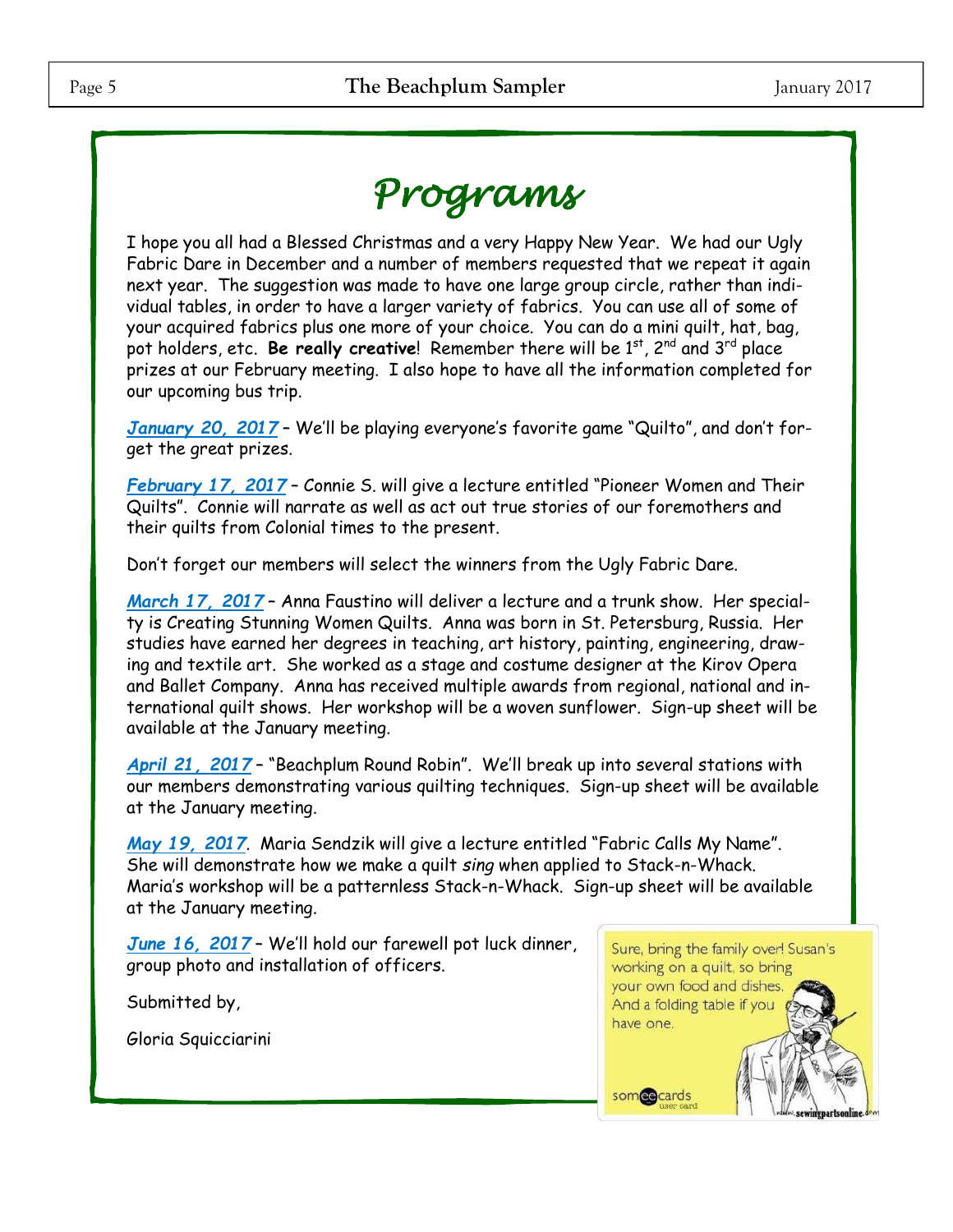

# **Classifieds**

Long arm quilting services - custom, semi-custom, and all over designs available. Every quilt or project will be given individual attention to highlight the design and shine! Call or email for additional information. Kristin Alfano 317-902-2034 or [kalfano@mail.com](mailto:kalfano@mail.com) 

HQ Fusion Longarm machine with 12' HQ Fusion Frame, stitch regulator and HQ bobbin winder. Four years old, in good working order. Moving. Must sell. Asking \$8,000 but very negotiable. Contact Shirley at 732-600-5338.